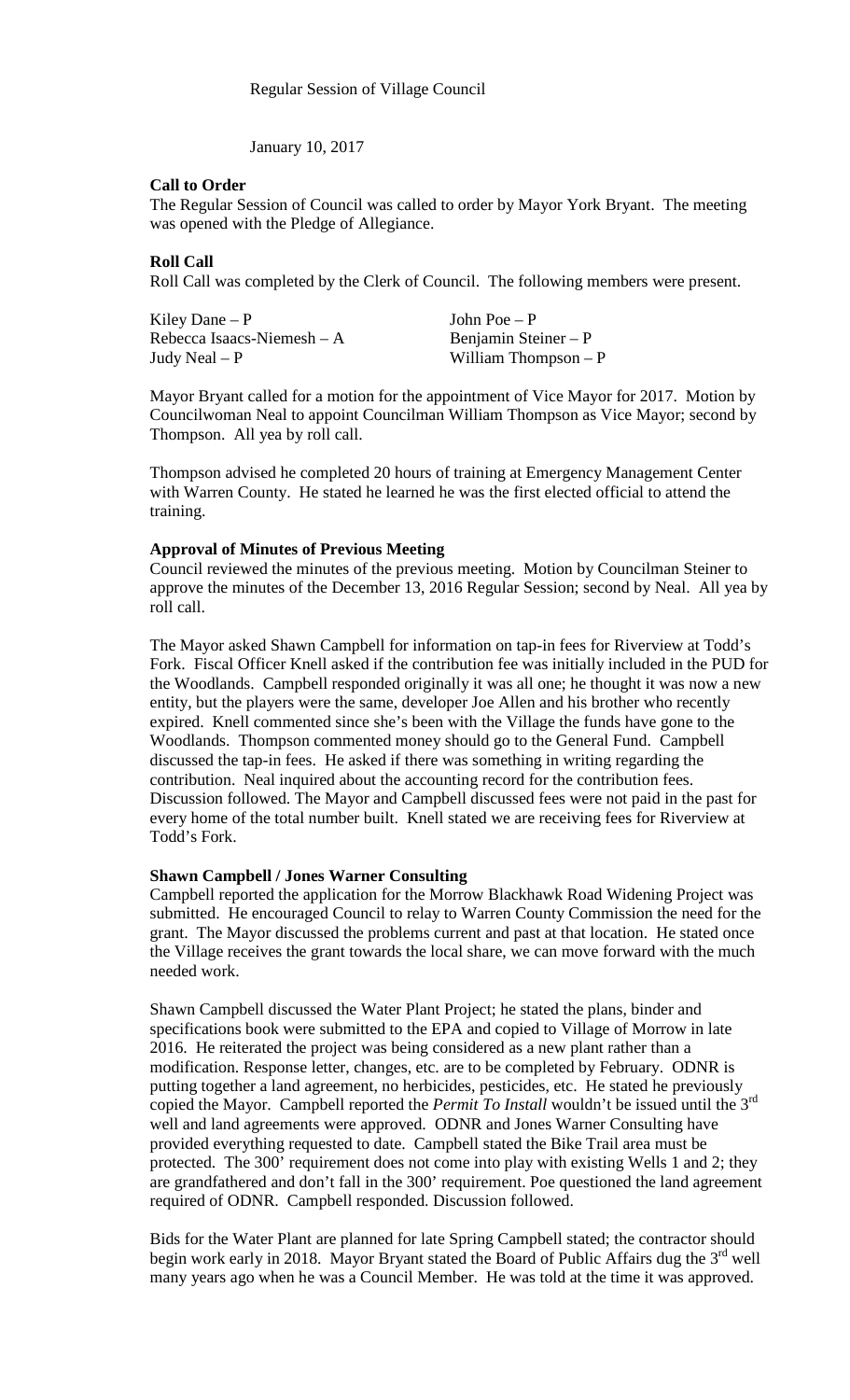## Regular Session of Village Council

January 10, 2017

Discussion followed with regard to the location. Campbell discussed the Western Water Source. He stated public systems with fewer than 5,000 services must have an alternate water source. The Mayor discussed the Western Water rate versus the Warren County rate. Discussion followed. Campbell stated the Village wanted to keep their own water; Warren County wanted the Village to pay for the main/pipes. He provided contact information for ODNR requested by Poe for the Water Plant status. Campbell stated he would also answer any questions via email.

### **Reports / Legislation from Village Officials**

Reports provided to Council included Mayor's Court Report and Bank Reconciliation, Village Fiscal Revenue Status by Fund Summary, Bank Reconciliation and Disbursements.

Mayor Bryant thanked those responsible for the decorations and Christmas lights around town and all the work involved, the Thompson's, Bonnie Campbell, Cindy Wilmot, Nichole Knell and the Public Works employees, Mike Hanna and Mike Bryant. He reported there was a good turnout for the *Community Christmas Dinner*s. He thanked everyone for attending and participating. The Mayor reported the Police are working on the narcotics problem; he advised he was aware of one overdose in the community; The Village Market had a recent break-in, but he was unaware of any other robberies. He discussed the Tarpolian house at 249 Main Street; other properties were discussed on Main and Second Streets. Bruce Miller interjected Governor Kasich signed a Bill outlawing plywood on windows. The Mayor addressed Zoning issues and the 45 day notice. Miller asked if there was a lawsuit. The Mayor replied no and commented on liens and ownership. Mayor Bryant complimented Council members for their interaction and Public Works employees on salting the roads during the prior week.

Thompson advised he received an email from ODOT regarding the Bike Trail and copied Council members. He stated ODOT wishes to name every Bike Trail with a number, etc.; the State wants a Resolution stating the Village supports the grant they are seeking. He advised the Village would receive signs and be responsible to maintain them. Thompson advised he wouldn't block the Resolution. Neal commented on the original date and schedule. Poe commented on the signage; he did not see the need for it. Discussion followed. Kaspar provided the reading for the Resolution.

Motion by Neal to suspend the rules and waive three readings of Resolution #1-17; second by Steiner. Three yea, 2 nay by Poe and Thompson. Motion failed as emergency legislation. Motion by Neal to adopt Resolution #1-17, supporting Bike Trail signage and ODOT grant application to provide signage; second by Steiner. Three yea, 2 nay by Thompson and Poe. Motion carried; first reading.

The Fiscal Officer discussed the information provided, explaining the Fiscal Revenue Status by Fund and Bank Reconciliation. She advised in 2016 Financial Summary, revenue exceeded revenue in all funds. She stated the Final Budget would be provided in February for approval. She stated the current Bonding Insurance covers the Village, not employees; the employees don't have any protection. The Mayor commented on large checks being processed and signed. Chief Kilburn commented on a lien served on personal property in the 1980's and the Village had nothing to cover the employee. Mayor Bryant stated the Village offered \$75,000 rather than the \$120,000 awarded. The litigant wouldn't agree to settle for \$75,000 and the Village took the matter to the Court of Appeals who ruled in the Village's favor and the lean was released on the property. Heath stated the Township currently had bonding. Knell stated she would check into it. She also reported one Schuerer Trust Fund application was approved.

Thompson stated Councilwoman Isaacs-Niemesh was home with a sick child. He stated there was an issue in the proposed Personnel Policy Draft he disagreed with and he would like Isaacs-Niemesh to be present to discuss her concern. Thompson requested the third reading be postponed. Kaspar was in agreement with tabling the third reading of Ordinance #3-16. Thompson requested a Special Session to discuss the policy. A Special Session was